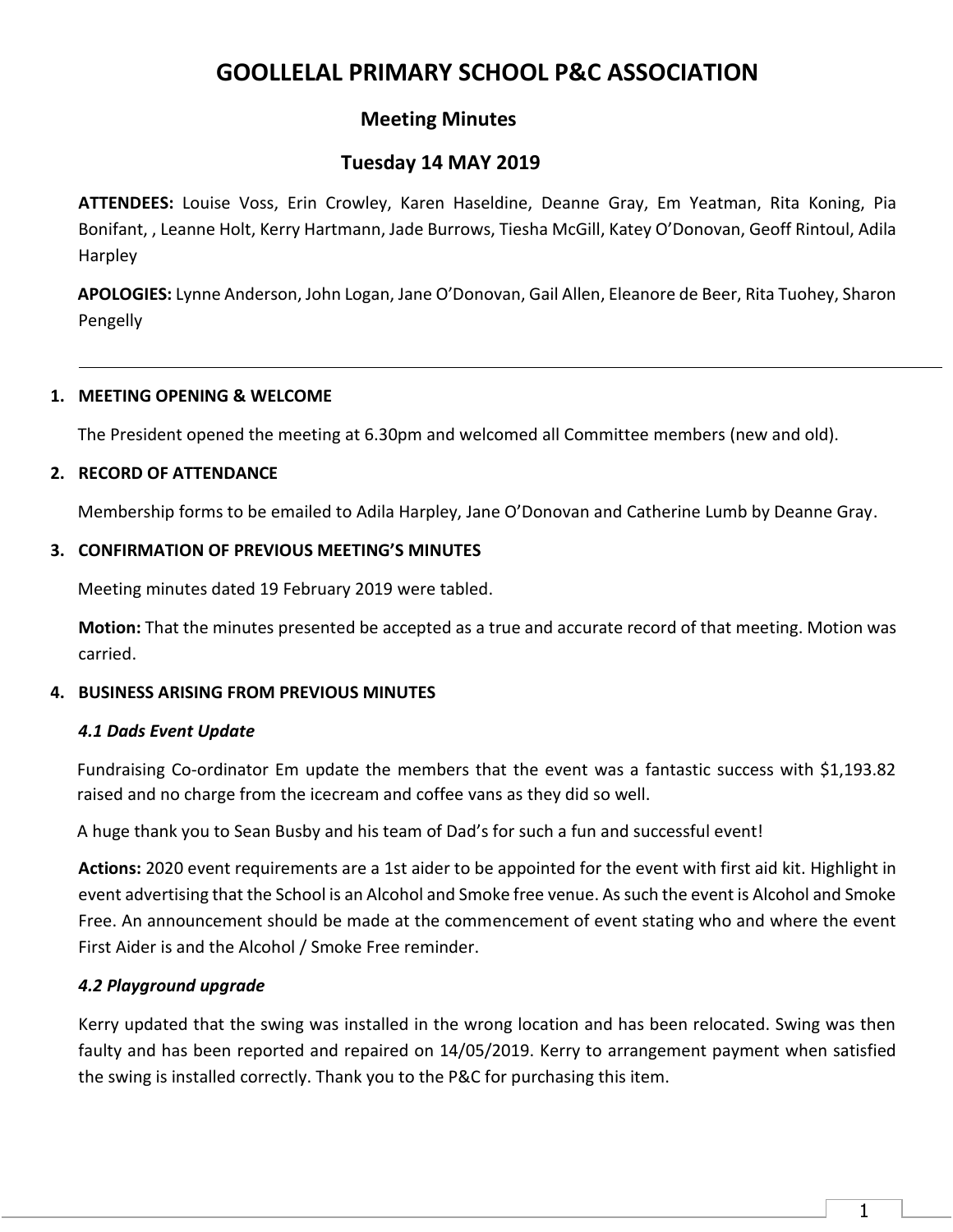## *4.3 Appointments*

School Board representative – No rep identified Class Representatives – No class Reps for TA8 & TA10 Honorary auditor – Laura Windus District Council Representative – No rep identified

**Actions:** Deanne Gray to clarify if the School Board and District Council Representatives are required and to check with our School Parents if required could they fill the role – Julia Easton, Neil Partis or Chris de Beer. Deanne to arrange notice to go out to TA8 & TA10 asking for a P&C rep.

## **5. WACSSO CODE OF CONDUCT**

The President, Erin Crowley provided a summary and Meeting Guidelines for pre-reading reports and efficient running of P&C Meetings for 2019.

## **6. UPCOMING EVENTS CALENDAR**

Em Yeatman confirmed the events coming up this term included:

| Event                          | Date         | Coordinator      |
|--------------------------------|--------------|------------------|
| Mother's Day Stall             | 10 May 2019  | Eleanore de Beer |
| <b>Election Sausage Sizzle</b> | 18 May 2019  | Karen Haseldine  |
| Colour Run                     | 14 June 2019 | Em Yeatman       |

## *6.1 Election Day Sausage Sizzle*

Karen provided an update regarding the event scheduled for Saturday 18<sup>th</sup> May 2019. Roster is in place and another huge thankyou to the Parents on roster as well as John Logan for putting his hand up for BBQ duties on the day. Karen has scheduled a 9.30 Start with a coffee van and advised that they are using left over Soft Drink from previous events. Thank you to Adila Harpley for the donations too. Reminder made that volunteers wear gloves for money handling and food prep to the public.

## *6.2 Parents Movie Night*

Karen Haseldine provided venue, movie and timing options for the event including Event Cinemas and the movie Gemini Man with Will Smith as original suggestion Rocket Man was deemed possibly to risqué. Karen is going to look into the suggestion of other locations and an old release as nothing stood out on the current releases list. To be raised again at the next P&C Meeting. P&C approved a budget of \$750.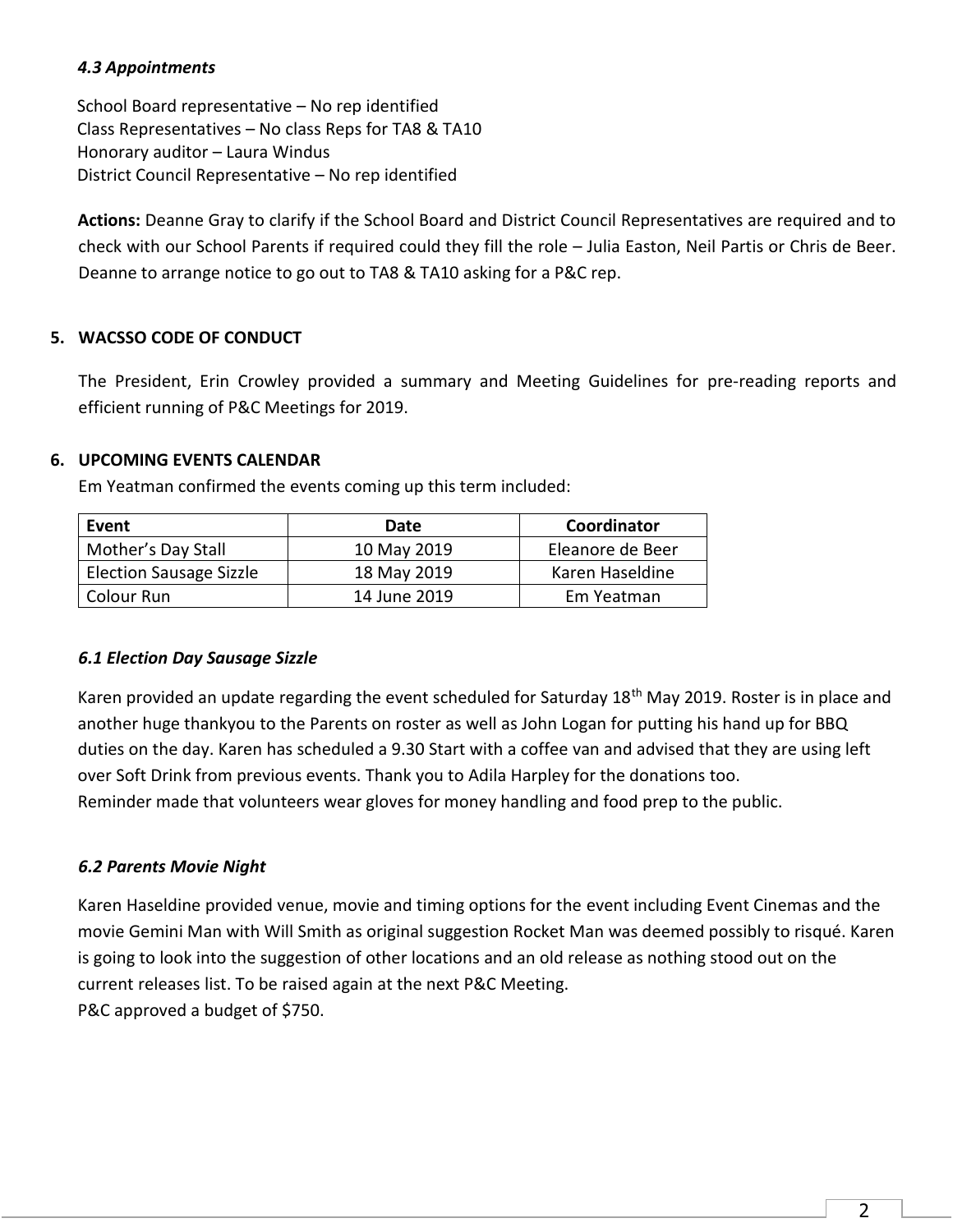## *6.3 Quiz Night*

Erin Crowley is co-ordinating this event now scheduled for Saturday 31<sup>st</sup> August 2019 at Warwick Hall. Craigie was deemed too expensive at approx. \$700 inc paying a centre staff member to be there due to there being a swimming pool at the venue. Warwick is no venue fee.

P&C approved a budget of \$1500.

Thank you to Pia and Rita T for joining the committee for this event.

### *6.4 Colour Run*

Em provided options for holding a Colour run instead of a Lapathon this term. Geoff Rintoul provided an option to have his students make a colour run mixture themselves and co-ordinate the event without an external provider at a big savings to the P&C. Thank you Geoff!

Kerry Hartman advised that Jane in reception would be able to assist P&C with creating and providing our own certificates and advertising.

Possible dates Friday 14<sup>th</sup> or 28<sup>th</sup> June suited Kerry and would be weather dependent. Suggestions of Music, Balloon arches and parent sponsorships raised.

**Actions:** Tiesha to get a costing for Balloon Arches. Em will continue working with Kerry and Geoff on this event. Budget needs to be approved for this event.

#### *6.5 Alcohol Free Events*

See Item 4.1

## **7. REPORTS**

#### *7.1 President's Report*

The President, Erin Crowley notified P&C that there is no report for this Term.

#### *7.2 Treasurer's Report*

The treasurer, Karen Haseldine, presented her report to the committee, Report taken as pre-read see Treasures Report Tuesday 14 May 2019. She commented that the P&C levies paid to the school were very low, P&C queried if parents are clear on what it is and how to pay it?

Erin notified that she was still getting quotes for adjustable netball / basketball hoops, Geoff suggested that she look at the portable options as a lot cheaper and practical.

**Actions**: Summary to be written by Deanne Gray of meeting minutes inc what the P&C Levy is inc Bank Details for payments and ask P&C reps for feedback from parents

## *7.3 Canteen Report*

The canteen coordinator, Eleanore de Beer, notified P&C that there is no report for this Term.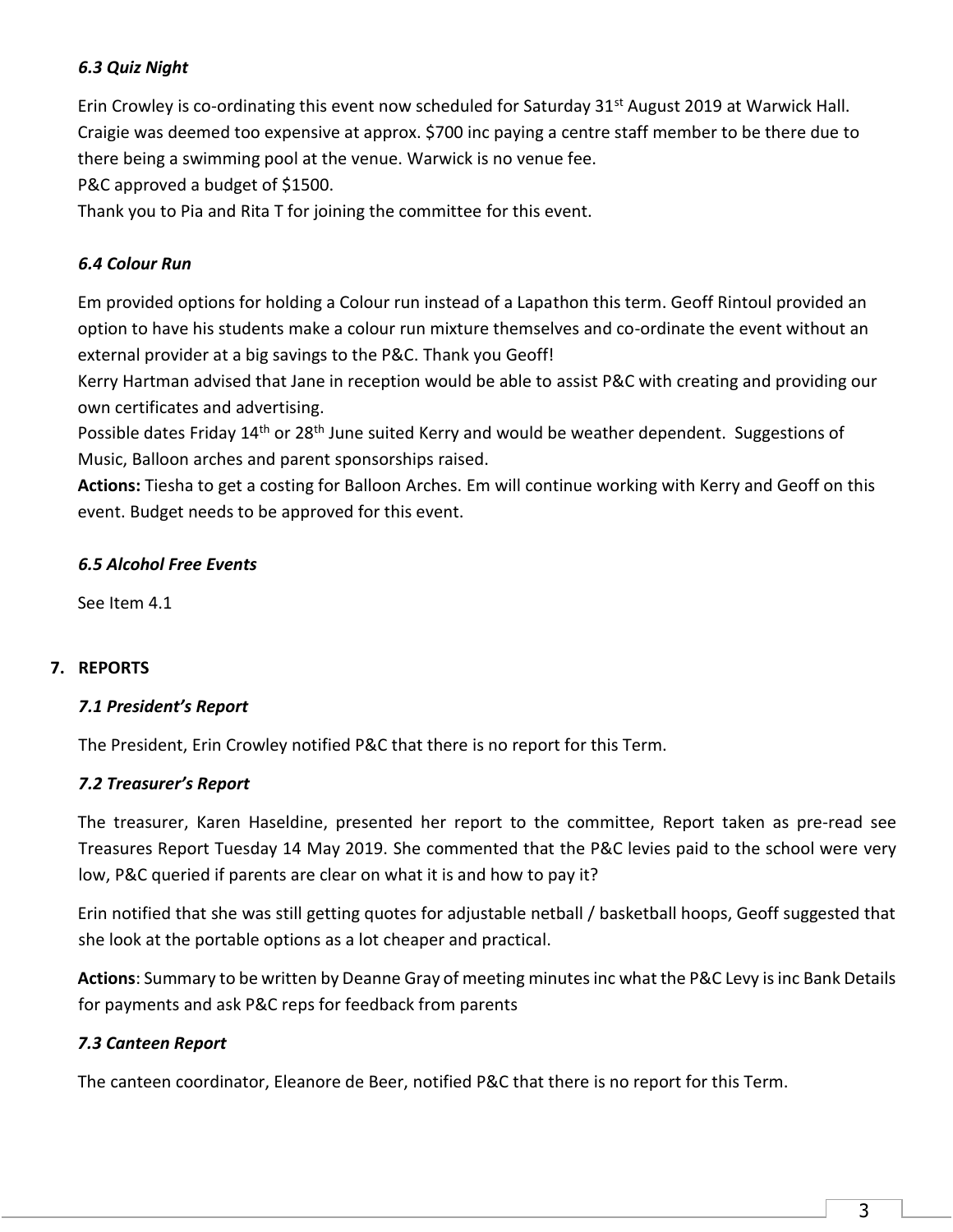## *7.4 Fundraising Report*

Em Yeatman, the fundraising coordinator, presented her report to the committee. Report taken as pre-read see Fundraisers Report Tuesday 14 May 2019. She commented the following;

## *7.4.1 Mother's Day Stall*

Eleanore provided summary via Deanne Gray that the Stall raised \$450, selling 230 items and having 95 items left over due to oversupply by vendor. Big thank you to Eleanor and her team for arranging another lovely Mother's Day Stall! Also a thank you to the generous parents who donated homemade items for the stall.

**Actions:** For 2020 Stall if any children do not have their \$5 on the day they can still purchase an item. P&C understands that has happened and a child pays after the event, P&C told that a year 1 student missed out due to misunderstanding.

## *7.4.2 Easter Raffle*

Thank you to Rita Koning and Louise Voss for co-ordinating the Easter Raffle which successfully raised \$550.

## *7.4.3 Disco*

A coordinator for this event has yet to be confirmed. Could be held in the first few weeks of Term 4 at Penistone Clubrooms in Greenwood. P&C approved a budget of \$750. **Actions:** Karen Haseldine will put out a request via Facebook for a coordinator and team.

## *7.5 Principal's Report*

The Deputy Principal, Kerry Hartmann notified P&C that there is no report for this term.

## **8. SCHOOL BOARD UPDATE**

There were no members of the school board present at the meeting, so no update was provided.

#### **9. GENERAL BUSINESS**

#### *9.1 Faction Coloured Tops*

Karen Haseldine raised parent feedback that Faction Coloured Friday's were looking a little untidy, option to order polo shirts through Tudor or Kmart was discussed.

**Actions:** Kerry Hartmann to raise topic with School Board. Kerry will report back at the next P&C Meeting.

#### *9.2 Woolworths Earn & Learn*

Fundraiser is running until the 25th June. Collection boxes at Woodvale and Kingsway Woolworths, being managed by Leanne Holt and Erin Crowley.

**Actions:** Deanne to put up a sign on the P&C box in the library for further donations.